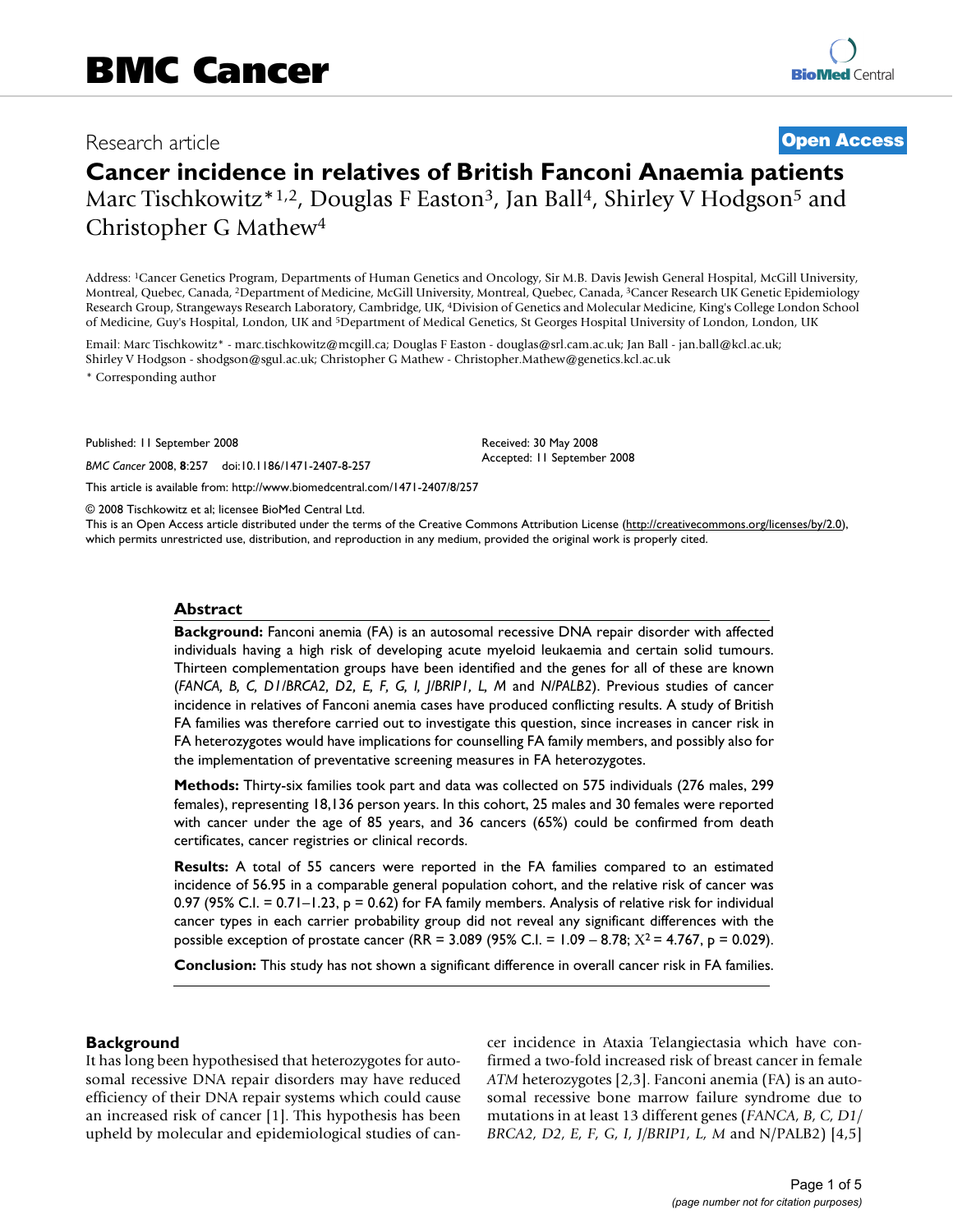and the incidences of acute myeloid leukaemia and certain solid tumours are all greatly increased in homozygotes [6]. Epidemiological studies of cancer risk in FA heterozygotes are conflicting: the initial study by Swift *et al.* analysed 102 deaths in the relatives of eight FA families and found a higher rate of leukaemia and gastric, colorectal and tongue cancer [7]. However, none of these was statistically significant and when the study was expanded to 25 families no overall or specific excess of cancers could be demonstrated, and indeed there were fewer leukaemias than expected [8]. A separate study of 125 relatives in nine FA families also failed to show a difference [9]. While molecular studies investigating cancer risk in heterozygotes have mostly been inconclusive (reviewed in [10]), a recent molecular study of 944 relatives of FA probands did suggest an increased risk of breast cancer in *FANCC* mutation carriers [11].

In view of these conflicting data we carried out a study of British FA families to investigate this question further, since increases in cancer risk in FA heterozygotes would have implications for counselling FA family members, and possibly also for the implementation of preventative screening measures in FA carriers.

## **Methods**

## *Data collection*

Families with individuals affected with FA were traced by contacting haematologists with an interest in FA and clinical geneticists throughout the UK as well as using the resources of the FA patient support group. The study had Multi Centre Research Ethics Committee approval (MREC 00/1/66). Eligible families were contacted through their hospital specialist or general practitioner and were sent an information sheet and consent form. If they agreed to take part in the study, individuals from these families were asked to fill out a detailed questionnaire about their health and that of their relatives, with particular reference to any malignancies. Where possible, cancer diagnoses were confirmed by obtaining consent from the affected person to contact their clinician, or use of regional cancer registries, or obtaining the death certificate. Cancers were then classified according to the ICD10 criteria [12].

Ninety-six families were identified. Of these, 8 were not suitable (mainly foreign nationals having treatment but not living in the UK), 8 were unwilling to participate, and 14 did not have adequate contact details. Of the remaining individuals from 66 families, 21 did not reply to the invitation to take part in the study and 9 did not return the completed questionnaire. Data was obtained on 695 individuals from 26 "full" families and 10 "half" families, where no data was available on one side of the family because one of the parents was adopted (2 families), not in contact (3 families) or unwilling to participate (5 families). Three families were consanguineous; in two of the families the parents were first cousins and in the third they were second cousins.

## *Statistical Analysis*

The principal aim of this study was to estimate the risks of cancer in FA gene mutation carriers. A cohort of the following individuals was constructed: (a) FA family members with a carrier probability of 0.25 or greater (up to and including great-grandparents, great uncles and aunts and cousins) who were affected with cancer under the age of 85 years, (b) FA members unaffected with cancer, with a carrier probability of 0.25 or greater.

In order to compute incidence rates for individuals not affected with cancer, follow-up was deemed to commence on their date of birth or 1st January 1960, whichever was the later, and to cease on the date of their first cancer, their date of death or loss to follow-up, their 85th birthday, or 31st December 2001, whichever occurred first. Follow-up before 1960 was ignored to minimise errors in classification of tumours and because reliable population specific incidence rates were available for almost all centres from that date, but often not before. FA homozygotes were also excluded from the analysis.

After removing those cases with no follow-up in the relevant period, the final cohort comprised 575 individuals (276 males, 299 females), representing 18,136 person years. In this cohort, 25 males and 30 females were diagnosed with cancer under the age of 85. Thirty-six (65%) of the total of 55 cancers analysed were confirmed; 20 (36%) from cancer registry information, 9 (16%) from death certificates and 7 (13%) from clinical records. In two out of the 36 cases, the confirmed cancer diagnosis differed from that reported by the relatives (a case of renal cancer which had been reported as liver cancer and a case of colorectal cancer which had been reported as stomach cancer) which implied an error rate of cancer type misreporting by relatives of at least 5.5%.

Expected numbers of cancers were computed in the usual manner by multiplying person-years at risk by the appropriate age, sex, period, site, and population-specific incidence rates, using the programme Person Years [13]. The relevant rates were obtained from combined data from Cancer Registries in the UK. A separate relative risk was estimated for each ten-year age-group 20–29, 30–39, 40– 49, 50–59, 60–69, 70–79, relative to population incidence rates. (For this purpose population incidence rates averaged over all centres were used). These estimates were then used to derive the cumulative risk estimates, using previously described methods [14]. Relative risks were also calculated for all cancers in each carrier probability group, and an overall relative risk for carriers was calcu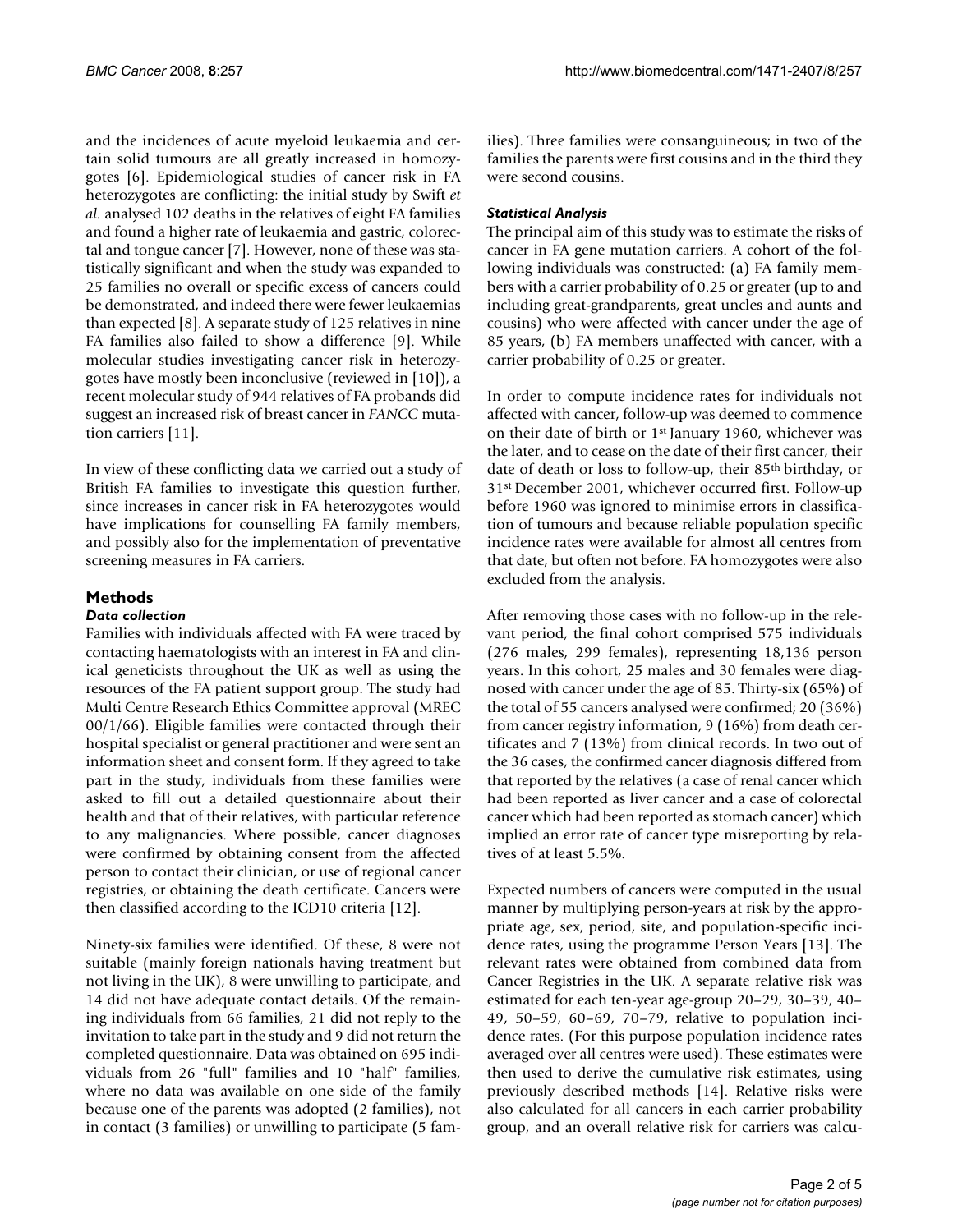lated using the EM algorithm [15] as previously described [2].

## **Results**

The observed versus expected incidence, p-value (Poisson 1-sided) and 95% confidence intervals of the most frequent cancers in the relatives of FA patients are given in Table 1. Head and neck cancer and leukaemias are also listed, as these are common in FA homozygotes. There were no observed cases of other cancers that commonly occur in FA homozygotes (oesophageal, vulval, anal), and other cancers had an observed incidence of 2 cases or less. The results show no significantly different relative risks for any of the cancers and, given the small numbers studied, there is a wide range for many of the associated confidence intervals. The overall observed number of cancers is very similar to the expected number, with a relative risk of 0.97 (0.71–1.23) for FA family members.

The relative risk of all cancer in relation to carrier probability is given in Table 2. There were no significant differences in relative risk across the groups, and the rates of all cancers were similar in each group, suggesting that there is little bias in the data. As expected, most of the cancers occurred in the 0.25 carrier probability group, which mainly consisted of great-grandparents and great uncles and aunts. The overall relative risk of all cancers in FA gene carriers was calculated to be 0.946 (95% confidence limits  $0.61 - 1.46$ ;  $X^2 = 0.0279$ ,  $p = 0.867$ ).

Analysis of relative risk for individual cancer types in each carrier probability group did not reveal any significant differences apart from an increased incidence of prostate cancer in obligate male carriers; 2 cases were observed in 33 individuals when the expected incidence was 0.17 (O/ E = 11.5, 95% C.I. = 1.7 - 78.9, p = 0.013). When this was combined with prostate case incidences in other carrier groups there were a total of five cases and the overall relative risk of prostate cancer in carriers was calculated to be 3.089 (95% confidence limits  $1.09 - 8.78$ ;  $X^2 = 4.767$ , p = 0.029).

## **Discussion**

This is the first study of cancer predisposition in UK FA families and our data suggest that there is no overall increased cancer risk in these families. Sixty-five percent of the reported cancers could be confirmed independently, and the cancer-type misreporting rate by relatives was 5.5%. It was not known how many family cancers had been missed by not being reported by relatives, and this could be a potential source of under-ascertainment. Another source of under-ascertainment could result from a situation where a family could not be contacted because one or both of the parents had died from cancer, resulting in a family with a potentially higher cancer incidence not being included in the study. Conversely, over-ascertainment could result from selection bias where relatives who perceived an increased number of cancer cases in their families were more willing to take part. The fact that rates of all cancers are similar in each carrier probability group suggests that the overall level of bias is small.

Three cancers occurred in 64 obligate carriers: a case of follicular thyroid cancer in a female (confirmed by her clinician, diagnosed age 52) and two cases of prostate cancer in males (one confirmed, diagnosed age 71, one unconfirmed, diagnosed age 69). If these observations were extrapolated to calculate relative risk, it would result in significantly increased risks for both cancers in FA mutation carriers. It is quite possible that these are chance occurrences, particularly in the case of the thyroid cancer. The increased incidence of prostate cancer is interesting in view of involvement of *BRCA2/FANCD1* in the FA gene pathway; male *BRCA2* carriers have an increased risk of prostate cancer [14] so there is a theoretical molecular link. In the study by Berwick *et al.* [11], there was an increased incidence of prostate cancer in a group that included *BRCA2* carriers and others of unknown comple-

| Table 1: Relative risks, 95% confidence intervals and associated p-values for the most common cancers observed in the study and for |
|-------------------------------------------------------------------------------------------------------------------------------------|
| those cancers commonly found in FA homozygotes.                                                                                     |

| Cancer               | <b>Observed</b> | <b>Expected</b> | O/E   | 95% C.I.      | p-value |  |
|----------------------|-----------------|-----------------|-------|---------------|---------|--|
| <b>Breast</b>        |                 | 8.97            | 0.78  | $0.31 - 1.59$ | 0.795   |  |
| Lung                 | 9               | 9.3             | 0.97  | $0.44 - 1.84$ | 0.583   |  |
| Colorectal           | 6               | 7.1             | 0.85  | $0.51 - 3.04$ | 0.264   |  |
| <b>Prostate</b>      | 5               | 3               | 66. ا | $0.54 - 3.89$ | 0.185   |  |
| <b>Stomach</b>       | 3               | 2.98            | 1.01  | $0.21 - 2.94$ | 0.573   |  |
| <b>Endometrial</b>   | 3               | .4              | 2.13  | $0.44 - 6.2$  | 0.168   |  |
| Leukaemia            | $\mathbf{2}$    | l.29            | 1.55  | $0.19 - 5.6$  | 0.370   |  |
| <b>Head and Neck</b> | 3               | 1.59            | 1.89  | $0.12 - 15.9$ | 0.214   |  |
| <b>ALL CANCERS</b>   | 55              | 56.95           | 0.97  | $0.71 - 1.23$ | 0.62    |  |

O/E = observed versus expected, C.I. = confidence interval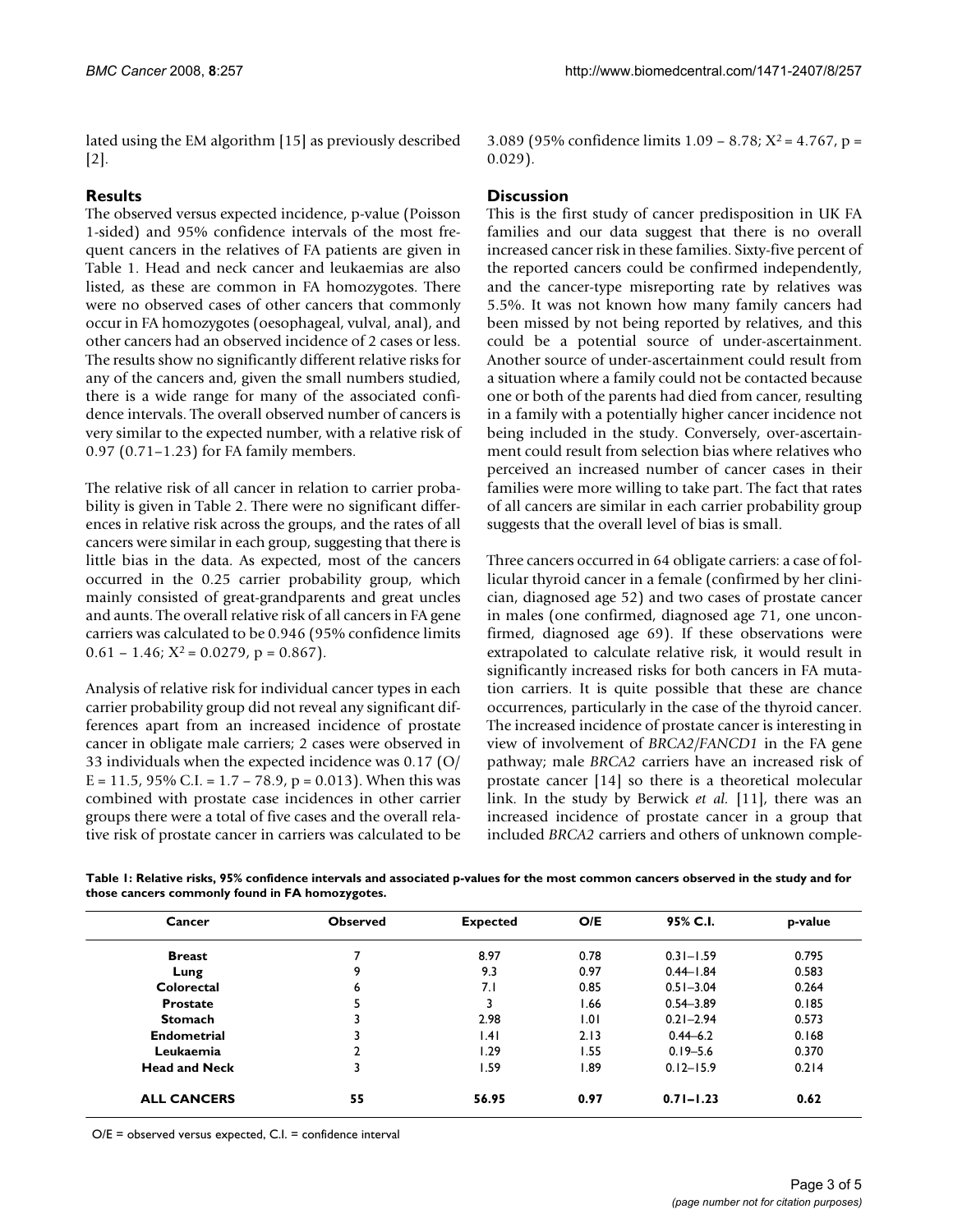| <b>Carrier Probability</b> | Male         |     |       | Female |              |     |       |      |
|----------------------------|--------------|-----|-------|--------|--------------|-----|-------|------|
|                            | No. in Group | Obs | Exp   | O/E    | No. in Group | Obs | Exp   | O/E  |
|                            | 33           |     | .86   | 1.07   | 31           |     | 1.29  | 0.78 |
| 0.66                       | 13           | 0   | 0.05  | 0      | 18           | 0   | 0.90  | 0    |
| $0.5*$                     | 109          |     | 10.04 | 0.70   | 123          | 12  | 12.36 | 1.03 |
| 0.25                       | 121          | 16  | 14.97 | 1.07   | 127          | 17  | 16.27 | 1.04 |

#### **Table 2: Relative risk of cancer in relation to carrier probability**

\*This group included 2 nephews and 2 nieces (carrier probability = 0.33), none of whom had cancer.

Obs = number of cancers observed,  $Exp$  = number of cancers expected,  $O/E$  = observed cases divided by expected cases.

mentation status. Taken together, these two studies suggest that there could be a modest increased risk in prostate cancer in some FA heterozygotes and which merits further investigation.

Our study had a number of limitations that are important to the interpretation of our findings. Complementation data was not available on the majority of the FA families in the study so analysis according to FA gene groups could not be carried out. Given the manner in which these families were ascertained and the ethnic heterogeneity of the UK population, it is likely that the complementation group frequencies would be similar to those previously determined, and that the majority (around two-thirds) of affected families would have *FANCA* mutations. Families where FA is due to biallelic *BRCA2* mutations will clearly have an increased cancer risk, but these cases are rare (<2% of all FA) and none of the families in this study had a pedigree typical of autosomal dominant breast/ovarian cancer predisposition. It has recently been established that mutations in two other FA genes may confer an increased risk of breast cancer; the increased risk for *FANCJ/BRIP1* is around 2-fold [16], and that for *FANCN/PALB2* is probably 2–4 fold [17,18], but may be higher for certain mutations [19]. Like *FANCD1/BRCA2*, both these complementation groups are rare (<1% of FA cases) and interestingly all three of these FA genes act downstream of FANCD2 [20]. In their recently published study Berwick *et al*. found a possible increased incidence of breast cancer in carrier females, with the highest risk in *FANCC* mutation carriers (SIR, 2.4; 95% CI, 1.1–5.2) [1]. No overall increased risk of breast cancer was seen in our study but the number of families with *FANCC* mutations would have been small as this group accounts for less than 10% of non-Ashkenazi Jewish FA cases. A previous study of familial breast cancer cases did not identify mutations in *FANCA, C, D2, E, F, G* [21], so at present it remains unclear whether *FANCC*, which acts upstream of *FANCD2*, is a breast cancer predisposing gene.

## **Conclusion**

This study did not find any significant difference in cancer incidence in FA families compared to population estimates, with the possible exception of prostate cancer. It therefore seems that only in those rare families with FA cases due to *BRCA2* or *FANCJ/FANCN* mutations is cancer risk in heterozygotes a salient factor.

## **Competing interests**

The authors declare that they have no competing interests.

## **Authors' contributions**

MT coordinated the study, collected and data and wrote the manuscript, DE undertook the statistical analysis, JB assisted with data collection and interpretation, SVH and CGM conceptualised and designed the study, and provided critical revisions to the manuscript. All authors read and approved the final manuscript.

#### **Acknowledgements**

The authors wish to thank the families who participated in the study and Cancer Research UK for their support.

## **References**

- 1. Heim RA, Lench NJ, Swift M: **[Heterozygous manifestations in](http://www.ncbi.nlm.nih.gov/entrez/query.fcgi?cmd=Retrieve&db=PubMed&dopt=Abstract&list_uids=1279391) [four autosomal recessive human cancer-prone syndromes:](http://www.ncbi.nlm.nih.gov/entrez/query.fcgi?cmd=Retrieve&db=PubMed&dopt=Abstract&list_uids=1279391) ataxia telangiectasia, xeroderma pigmentosum, Fanconi [anemia, and Bloom syndrome.](http://www.ncbi.nlm.nih.gov/entrez/query.fcgi?cmd=Retrieve&db=PubMed&dopt=Abstract&list_uids=1279391)** *Mutat Res* 1992, **284(1):**25-36.
- 2. Thompson D, Duedal S, Kirner J, McGuffog L, Last J, Reiman A, Byrd P, Taylor M, Easton DF: **[Cancer risks and mortality in hetero](http://www.ncbi.nlm.nih.gov/entrez/query.fcgi?cmd=Retrieve&db=PubMed&dopt=Abstract&list_uids=15928302)[zygous ATM mutation carriers.](http://www.ncbi.nlm.nih.gov/entrez/query.fcgi?cmd=Retrieve&db=PubMed&dopt=Abstract&list_uids=15928302)** *J Natl Cancer Inst* 2005, **97(11):**813-822.
- 3. Renwick A, Thompson D, Seal S, Kelly P, Chagtai T, Ahmed M, North B, Jayatilake H, Barfoot R, Spanova K, McGuffog L, Evans DG, Eccles D, Easton DF, Stratton MR, Rahman N: **[ATM mutations that](http://www.ncbi.nlm.nih.gov/entrez/query.fcgi?cmd=Retrieve&db=PubMed&dopt=Abstract&list_uids=16832357) [cause ataxia-telangiectasia are breast cancer susceptibility](http://www.ncbi.nlm.nih.gov/entrez/query.fcgi?cmd=Retrieve&db=PubMed&dopt=Abstract&list_uids=16832357) [alleles.](http://www.ncbi.nlm.nih.gov/entrez/query.fcgi?cmd=Retrieve&db=PubMed&dopt=Abstract&list_uids=16832357)** *Nat Genet* 2006, **38(8):**873-875.
- 4. Taniguchi T, D'Andrea AD: **[Molecular pathogenesis of Fanconi](http://www.ncbi.nlm.nih.gov/entrez/query.fcgi?cmd=Retrieve&db=PubMed&dopt=Abstract&list_uids=16493006) [anemia: recent progress.](http://www.ncbi.nlm.nih.gov/entrez/query.fcgi?cmd=Retrieve&db=PubMed&dopt=Abstract&list_uids=16493006)** *Blood* 2006, **107(11):**4223-4233.
- 5. Smogorzewska A, Matsuoka S, Vinciguerra P, McDonald ER 3rd, Hurov KE, Luo J, Ballif BA, Gygi SP, Hofmann K, D'Andrea AD, Elledge SJ: **[Identification of the FANCI Protein, a Monoubiquitinated](http://www.ncbi.nlm.nih.gov/entrez/query.fcgi?cmd=Retrieve&db=PubMed&dopt=Abstract&list_uids=17412408) [FANCD2 Paralog Required for DNA Repair.](http://www.ncbi.nlm.nih.gov/entrez/query.fcgi?cmd=Retrieve&db=PubMed&dopt=Abstract&list_uids=17412408)** *Cell* 2007.
- 6. Tischkowitz M, Dokal I: **[Fanconi anaemia and leukaemia clin-](http://www.ncbi.nlm.nih.gov/entrez/query.fcgi?cmd=Retrieve&db=PubMed&dopt=Abstract&list_uids=15238138)**
- **[ical and molecular aspects.](http://www.ncbi.nlm.nih.gov/entrez/query.fcgi?cmd=Retrieve&db=PubMed&dopt=Abstract&list_uids=15238138)** *Br J Haematol* 2004, **126(2):**176-191. 7. Swift M: **[Fanconi's Anaemia in the genetics of neoplasia.](http://www.ncbi.nlm.nih.gov/entrez/query.fcgi?cmd=Retrieve&db=PubMed&dopt=Abstract&list_uids=4927726)** *Nature* 1971, **230(5293):**370-373.
- 8. Swift M, Caldwell RJ, Chase C: **[Reassessment of cancer predispo](http://www.ncbi.nlm.nih.gov/entrez/query.fcgi?cmd=Retrieve&db=PubMed&dopt=Abstract&list_uids=6933255)[sition of Fanconi anemia heterozygotes.](http://www.ncbi.nlm.nih.gov/entrez/query.fcgi?cmd=Retrieve&db=PubMed&dopt=Abstract&list_uids=6933255)** *J Natl Cancer Inst* 1980, **65(5):**863-867.
- 9. Potter NU, Sarmousakis C, Li FP: **[Cancer in relatives of patients](http://www.ncbi.nlm.nih.gov/entrez/query.fcgi?cmd=Retrieve&db=PubMed&dopt=Abstract&list_uids=6839307) [with aplastic anemia.](http://www.ncbi.nlm.nih.gov/entrez/query.fcgi?cmd=Retrieve&db=PubMed&dopt=Abstract&list_uids=6839307)** *Cancer Genet Cytogenet* 1983, **9(1):**61-65.
- 10. Mathew CG: **[Fanconi anaemia genes and susceptibility to can](http://www.ncbi.nlm.nih.gov/entrez/query.fcgi?cmd=Retrieve&db=PubMed&dopt=Abstract&list_uids=16998502)[cer.](http://www.ncbi.nlm.nih.gov/entrez/query.fcgi?cmd=Retrieve&db=PubMed&dopt=Abstract&list_uids=16998502)** *Oncogene* 2006, **25(43):**5875-5884.